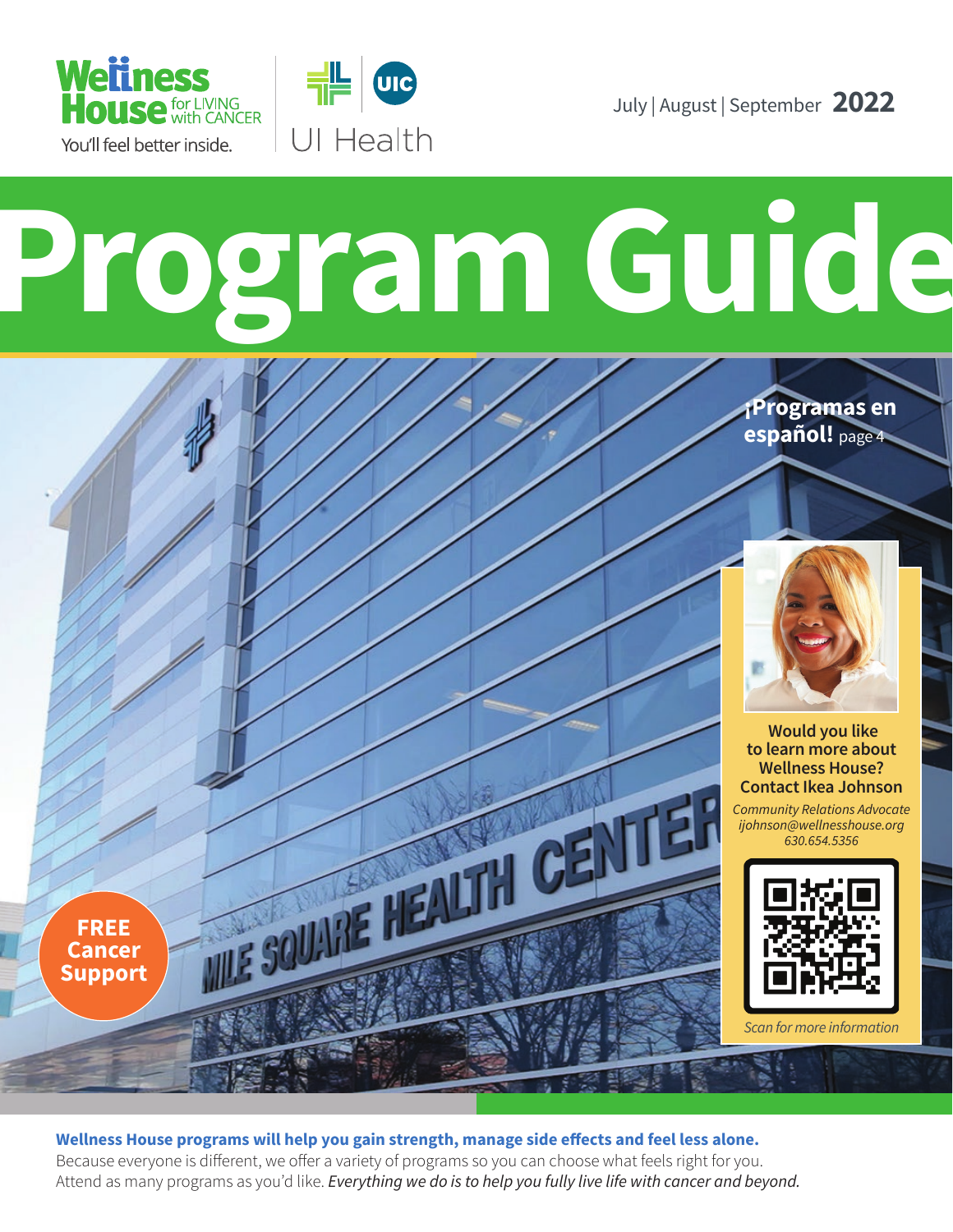**July | August | September 2022**

# **Program Guide**

## **Special Event**



### **Hot Topics in Prostate Cancer**

### **Saturday, September 17 | 9:00 a.m. – 12:30 p.m.** *Registration Required Online*

Join top oncologists, surgeons, and healthcare professionals in the Chicagoland area to learn about the latest updates in the research, treatment and side effect management for prostate cancer.

### **Exercise/Mind-Body Movement**

# Exercise is safe and encouraged during and after cancer treatment. Our classes help you:

**No experience necessary. All abilities welcome.** *Registration required for all exercise classes. For more information contact Jadyn Chipman at 630.654.5116 or jchipman@wellnesshouse.org*

### **Stretching Through Cancer** *Online*  **Tuesday**

### **4:30 – 5:15 p.m.**

Gentle stretches for all major muscle groups to address joint and flexibility difficulties from cancer treatment.

### **Pelvic Floor Yoga Level I** *Online*  **Tuesday Aug 9, 16, 23**

**11:00 a.m. – 12:15 p.m.** In this series, participants will

experience a weekly lesson before a workshop of yoga poses, meditation, and breath work to support your pelvic floor health.

UI Health Cancer Clinic Outpatient Care Center, Suite 1 E 1801 W. Taylor Street, Chicago, IL 60612

### **Yoga for Cancer**  *Online*  **Wednesday**

### **9:30 – 10:30 p.m.**

Introduction to gentle, beginner and restorative standing and mat-based yoga postures.

### **Stretching through Cancer**  *Online*  **Wednesday**

**4:00 – 4:45 p.m.**

Gentle stretches for all major muscle groups to address joint and flexibility difficulties from cancer treatment.

Mile Square Health Center 1220 S. Wood Street, Chicago, IL 60612

### **Support and Counseling**

**Soul Chat: Cancer + Spirituality Discussion Group for Black, Indigenous and People of Color**  *Online* 

**4th Mondays July 25, August 22, September 26 7:00 – 8:30 p.m.** *Self Registration*

*For questions, contact Nevada Bennett, LPC, at 630.654.5346*

*or nbennett@wellnesshouse.org.*

Co-facilitated by Sydwell Nkosi, Pastoral Care Team at UI Health, this monthly group creates a welcoming space to discuss the challenges and joys found in the spiritual side of the cancer journey. Wellness House does not affiliate with any one belief system; people of all faith backgrounds are encouraged to participate.

### **Gay and Bisexual Men's Prostate Connections Group**

### *Online*  **3rd Wednesdays**

### **July 20, August 17, September 21** *Self Registration*

*For questions, contact Michael Williams, Psy.D. at 630.654.5117 or* 

*mwilliams@wellnesshouse.org* Men who identify as gay or bisexual and are diagnosed with Prostate Cancer are warmly invited to join this drop-in, online support group. We provide a safe space to share experiences, coping strategies and support during the cancer journey. Everyone is welcome, including those newly diagnosed, in active treatment, and long-term survivors.

### **Women of Color Support Group** *Online*

### **July 19, August 2, 16, September 6, 20 10:00 – 11:30 a.m.**

*For questions, contact Nevada Bennett, LPC, at 630.654.5346*

### *or nbennett@wellnesshouse.org.*

This monthly group creates a welcoming space to discuss the challenges and joys found in the spiritual side of the cancer journey. Wellness House does not affiliate with any one belief system; people of all faith backgrounds are encouraged to participate.

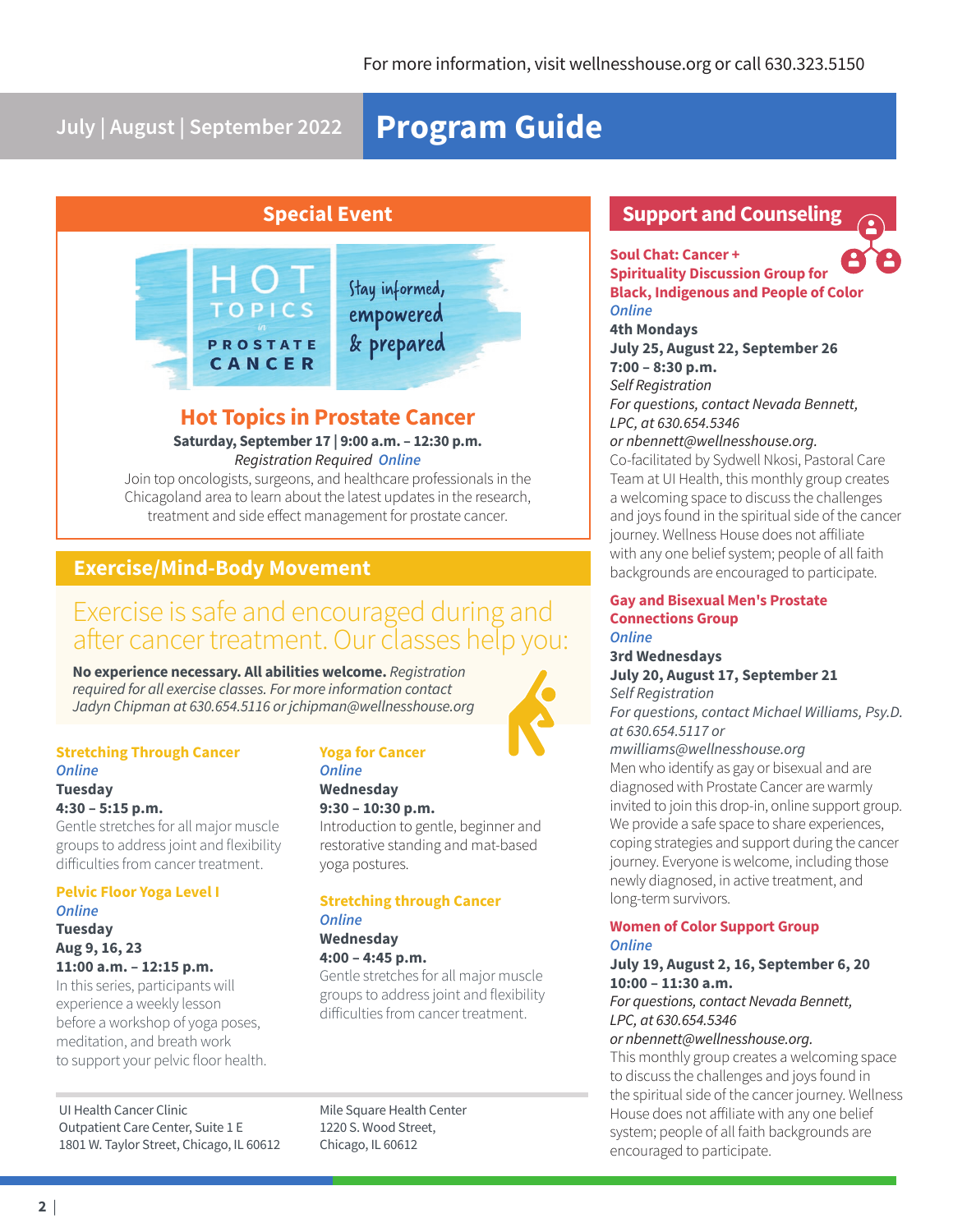# **Program Guide**

### **Support and Counseling**

### **LGBTQ+ Connections Group** *Online*

**First Tuesdays August 9, September 13 (no group in July) 3:00 – 4:30 p.m.** *Self Registration For questions, contact Michael Williams, Psy.D. at 630.654.5117 or mwilliams@wellnesshouse.org.* LGBTQ+ folks who are currently diagnosed with cancer or caring for a partner or other loved one are warmly invited to join this drop-in, online support group. We provide a safe space to share experiences, coping strategies and support during the cancer journey. Everyone is welcome, including those newly diagnosed, in active treatment, and long-term survivors.

### **Stress Management**

# Reducing stress will allow you to feel more in control.



*For more information and to register, contact Jadyn Chipman at 630.654.5116 or jchipman@wellnesshouse.org.* 

### **Meditation for Stress Management**  *Online*  **Mondays**

**5:00 – 6:00 p.m.** 

This class introduces different meditation techniques that once learned, can be easily practiced by participants whenever they feel stressed in daily life. We will explore different breathing exercises, guided meditation, visualization and affirmations.

### **Dimensions of Wellness** *Online*  **Tuesdays September 13, 20, 27 6:00 – 7:00 p.m.**

This series explores the highly individualized dimensions of wellness. Through discussions, worksheets, and simple art activities, participants will identify strengths and possible areas of change.

### **Midday Mindful Reset Series**  *Online*  **Wednesdays September 7, 14, 21 11:00 a.m. – 12:00 p.m.**  *Registration Required*  Join us for this guided lunchtime series. Each week we'll share a practice of purposeful rest in community.

### **Nutrition**



Good nutrition and hydration are important during treatment. Our classes help you:



Reduce treatment-related side effects

Improve cooking skills Learn about cancer-fighting foods Manage weight

*For questions about nutrition programs, contact Madeline Butler-Sanchez at 630.654.5101 or msanchez@wellnesshouse.org.*

### **Cooking for Cancer**

Cooking Demonstration/Discussion *Online* 

**Wednesdays July 13, August 10, September 14 5:30 – 7:00 p.m.**  *Registration Required Chloe Dwyer, Registered Dietitian* This class and cooking demonstration will feature easy and healthy recipes to help you deliciously incorporate cancerfighting foods into your diet.

### **Managing Cancer Side Effects**

Presentation/Discussion *Online* 

**Wednesdays July 20, August 17, Sept 21 4:00 – 5:00 p.m.**  *Registration Required Angela Dennison, Oncology Dietitian* This single-session class is meant for individuals undergoing or about to start treatment and will focus on minimizing or

preventing common side effects.

### **Cancer Nutrition 101: Tips to Label Reading**  Presentation/Discussion *Online*

**Monday, August 29 6:00 – 7:00 p.m.**  *Registration Required Chloe Dwyer, Registered Dietitian*  Label reading is a helpful skill to have if you are navigating products and looking for healthier options. Join us to learn easy tips on how to be a good label reader.

### **Cooking for Cancer 101: Back to Basics**  Presentation/Discussion

*Online*  **Saturday, September 17** 

**9:30 – 10:30 a.m.**  *Registration Required Chloe Dwyer, Registered Dietitian*  Are you trying to add more fruits, vegetables and whole grains into your routine but you're not sure where to start? Join Chloe for a simple approach and great tips for beginners.